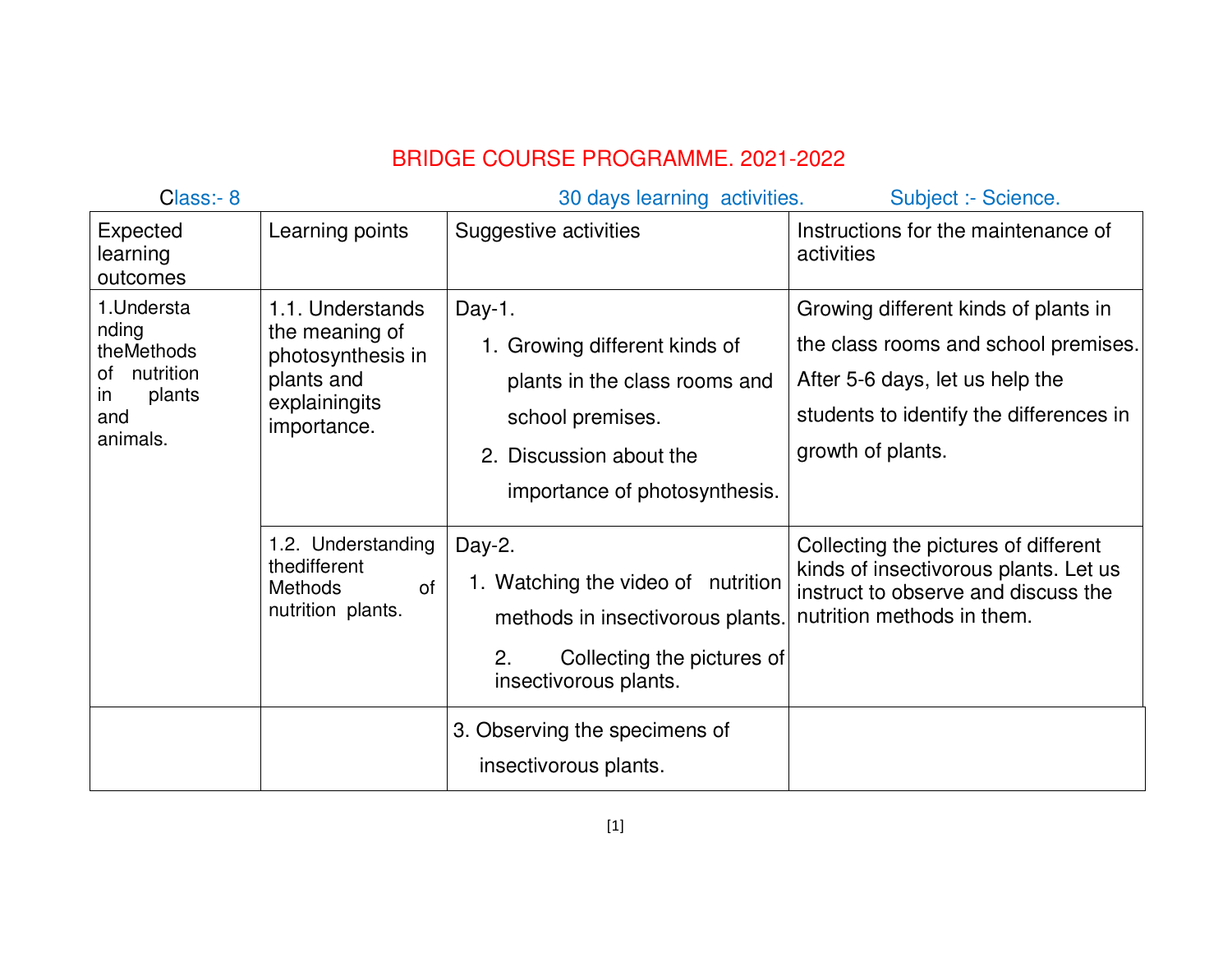| 1.3. Explaining the<br>nutrition method in<br>humans.   | $Day-3$<br>1. Draw the picture of human<br>digestive system.<br>2. Display the chart on human<br>digestive system.<br>3. Watch the video of function of<br>the human digestive system. | Let us guide the students to draw the<br>picture and to explaining the functions<br>of different parts of human digestive<br>system. |
|---------------------------------------------------------|----------------------------------------------------------------------------------------------------------------------------------------------------------------------------------------|--------------------------------------------------------------------------------------------------------------------------------------|
| 1.4. Explaining the<br>method of Nutriton<br>in amoeba. | Day-4.<br>1. Chart of nutrition method in<br>amoeba.<br>2. Displaying the video of method<br>of Nutrition in amoeba.                                                                   | By showing the chart of amoeba, let<br>us guide the students to explain the<br>nutrition method in amoeba.                           |
|                                                         | 3. Group discussion about method of<br>nutrition in amoeba.                                                                                                                            |                                                                                                                                      |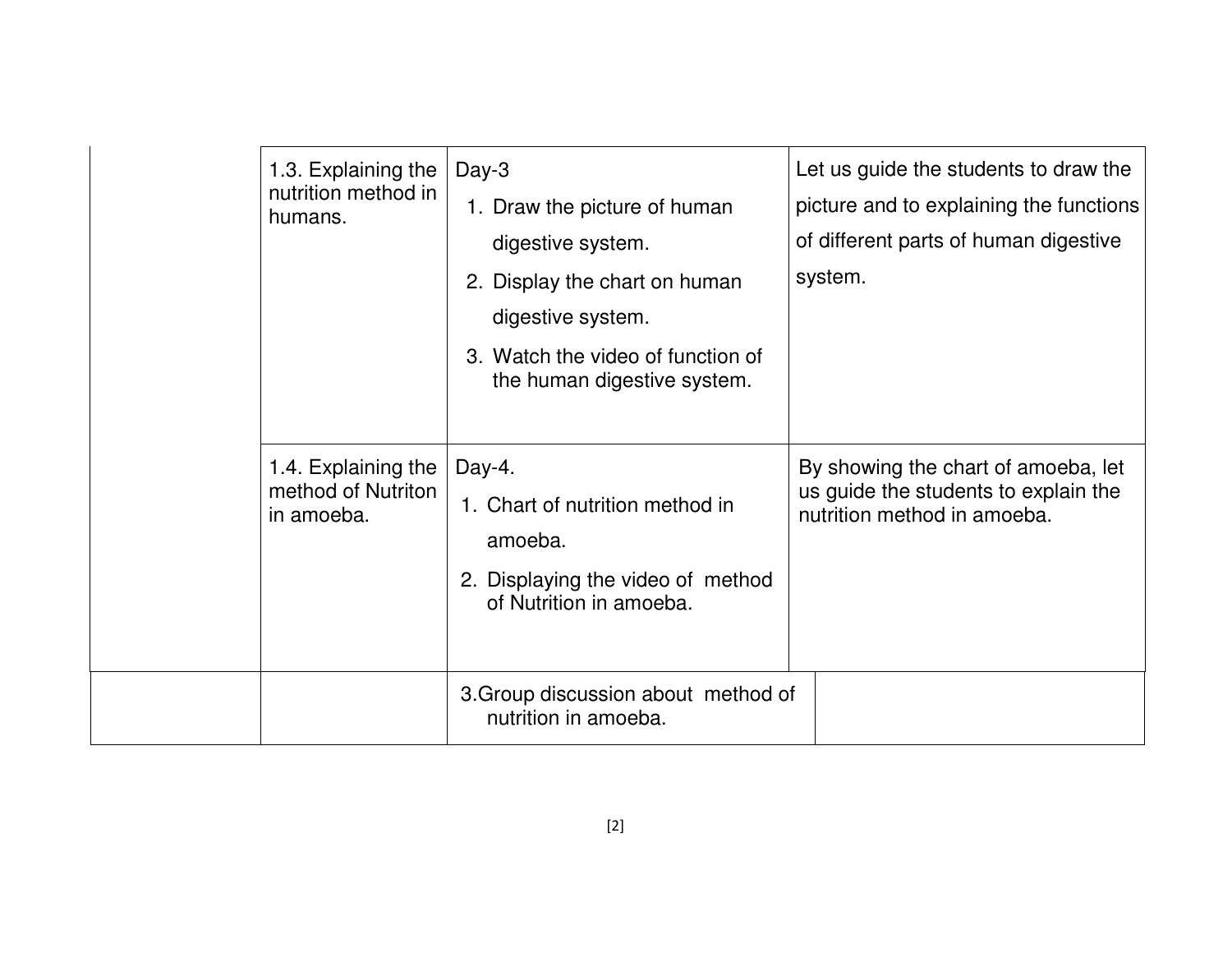| 2. Explaining the<br>soil layers,<br>texture, soil<br>formation and<br>their uses. | 2.1 Analysing the<br>soil layer texture.                       | Day $-5$<br>Practical activities of soil layer<br>1.<br>texture.<br>Chart of soil layer texture. 3.<br>2.<br>Discussion on soil layer texture. | Take a glass beaker half filled with<br>water, add a small amount of tiny<br>gravels, sand and clay. Stir it with<br>a stick. Let us help to observe and<br>discuss on it. |
|------------------------------------------------------------------------------------|----------------------------------------------------------------|------------------------------------------------------------------------------------------------------------------------------------------------|----------------------------------------------------------------------------------------------------------------------------------------------------------------------------|
|                                                                                    | 2.2. Explaining the<br>formation of soil                       | Day-6.<br>Watch the video of soil formation.<br>1.<br>Chart on the soil formation.<br>2.<br>3. Discussion on the soil formation.               | By using the chart, let us discuss<br>about the method of soil formation.                                                                                                  |
|                                                                                    | 2.3. Understanding<br>the different types<br>of soil and their | Day-7.<br>1. Collects and observes different<br>types of soil available                                                                        | Collects different kinds of soil<br>available in local place. Let us<br>exhibit and discuss about their                                                                    |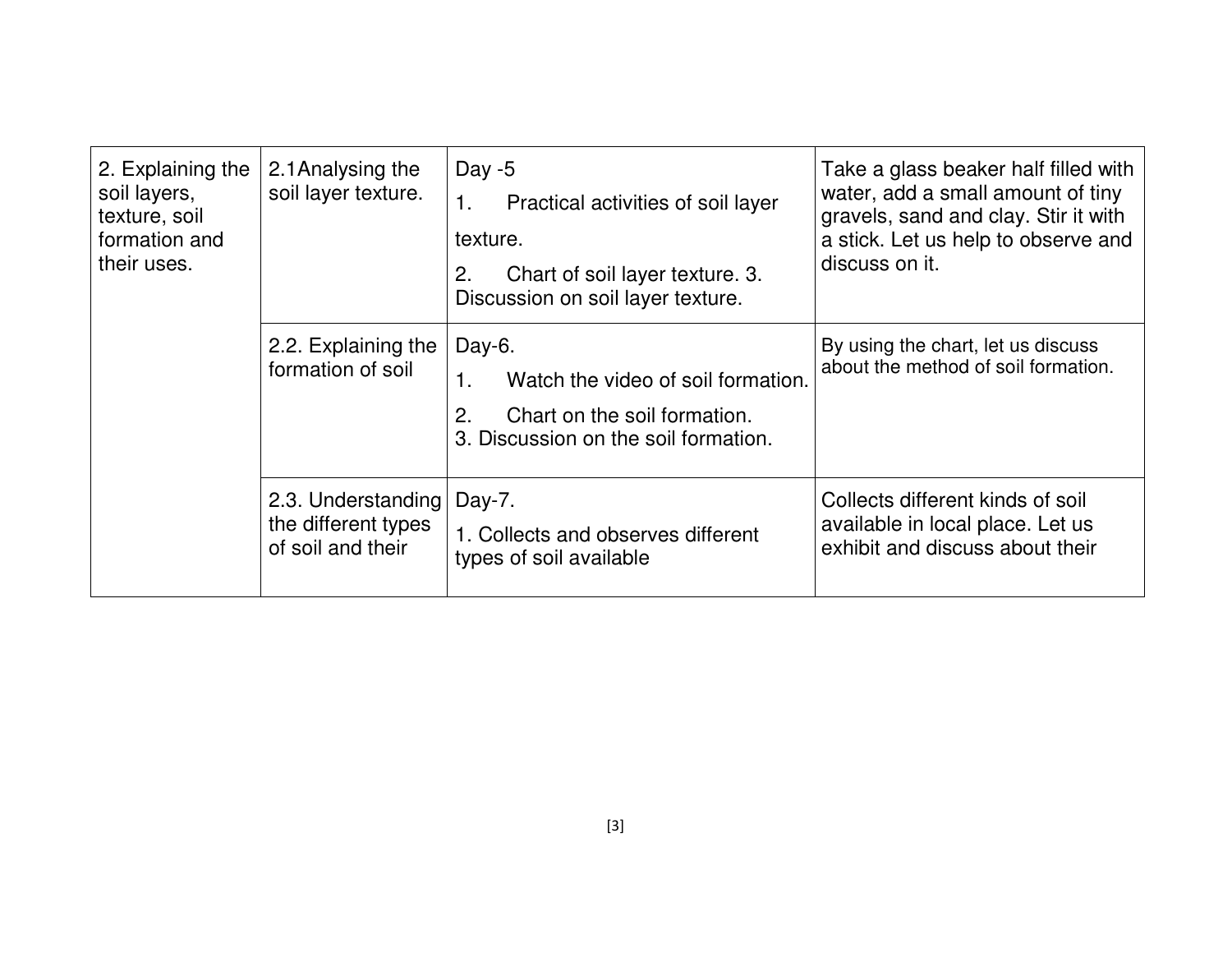|                                                                                                                                                                                                              | uses.                                                                                      | in local place.<br>2.<br>Chart of different types<br>of soil and their uses.<br>3.<br>Discussion on the uses<br>of soil.                                                                                                                                                                                                   | uses.                                                                                                                                                                                                                                                                                                                                                                                        |
|--------------------------------------------------------------------------------------------------------------------------------------------------------------------------------------------------------------|--------------------------------------------------------------------------------------------|----------------------------------------------------------------------------------------------------------------------------------------------------------------------------------------------------------------------------------------------------------------------------------------------------------------------------|----------------------------------------------------------------------------------------------------------------------------------------------------------------------------------------------------------------------------------------------------------------------------------------------------------------------------------------------------------------------------------------------|
| 1. Understanding the<br>meaning<br>0f<br>conservation of water.<br>importance of reuse<br>water, water pollution,<br>for<br>water<br>reason<br>pollution and methods<br>control<br>water<br>to<br>pollution. | 3.1. Understanding<br>the conservation of<br>water and<br>importance of reuse<br>of water. | Day -8.<br>1. Discussion on the importance<br>and reuse of water.<br>2. Essay on water conservation<br>and reuse of water.<br>3. Writing declarative sentences<br>regarding importance of water<br>and importance of reuse of<br>water.<br>4. Composition of songs on<br>conservation and importance<br>of reuse of water. | Let us guide the students to write<br>and present the declarative<br>sentences on conservation of water<br>and importance of reuse of water.<br>Examples:-<br>1. Water is our life.<br>2. No life without water.<br>3. Conservation of water is our<br>responsibility.<br>4. A drop of water is immortal and<br>no living beings can survive<br>without water.<br>5. No earth without water. |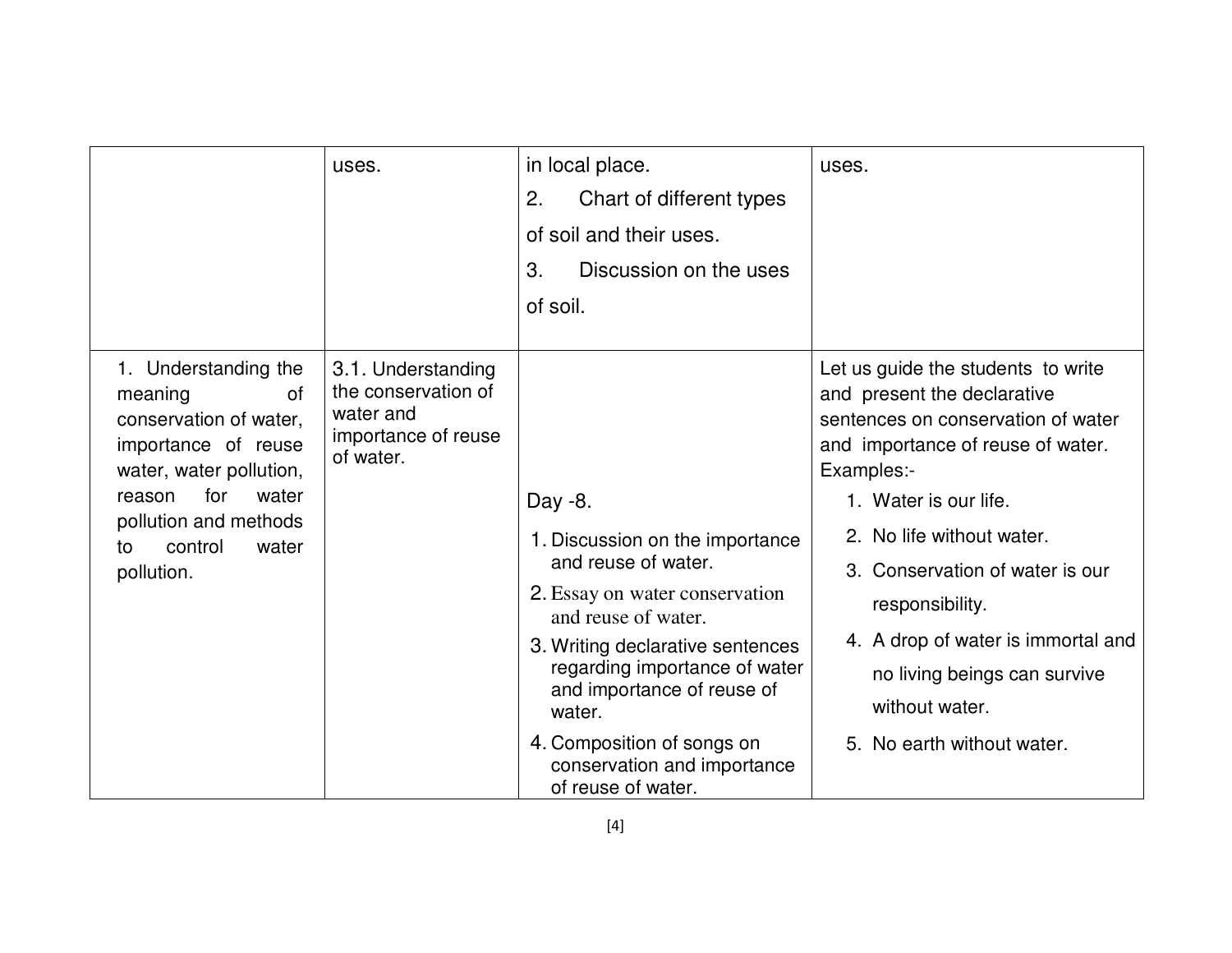| 1.2. Explaining<br>water pollution, its<br>reasons and<br>methods of<br>controlling water<br>pollution. | Day-9.<br>1. Visit to local water polluted<br>place or watching video.<br>2. Essay on water pollution.<br>3. Discussion on water<br>pollution. | Let us guide the students to<br>discuss in groups and present the<br>topic on water pollution, its reasons<br>and methods to control water<br>pollution. |
|---------------------------------------------------------------------------------------------------------|------------------------------------------------------------------------------------------------------------------------------------------------|----------------------------------------------------------------------------------------------------------------------------------------------------------|
| 4.1. Identifies mirror<br>and lens.                                                                     | Day-10.<br>1. Demonstration on lens and<br>mirror.<br>2. Chart of lens and mirror.<br>3. Draw the diagrams of lens<br>and mirror.              | By showing the concave and<br>convex lens and mirrors in a class,<br>let us help to identify them.                                                       |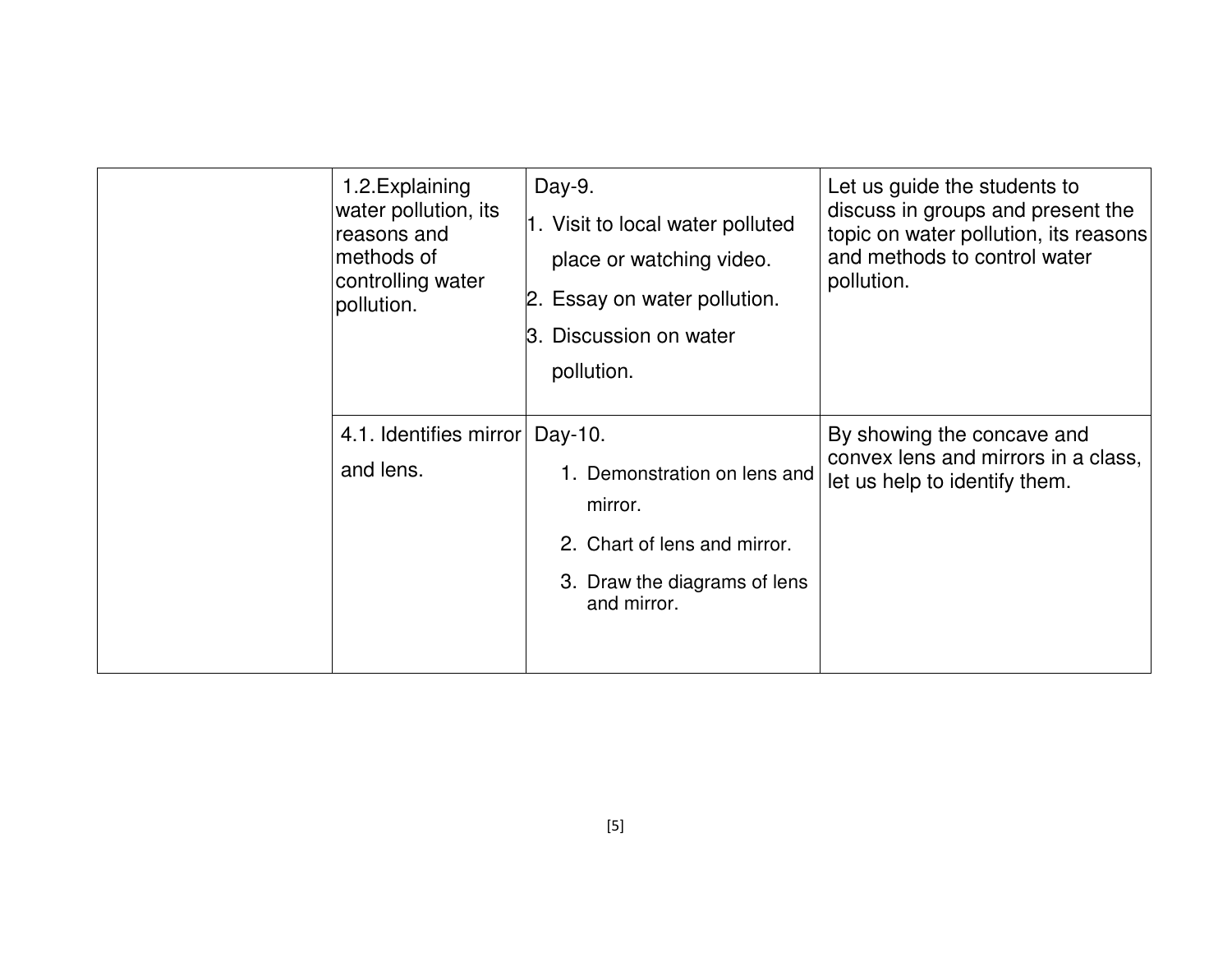| 4. Introducing mirror and<br>lens. Explains reflection of<br>light and image formation. | 4.2 Understanding<br>reflection of light. | Day-11.<br>1. Experiments on<br>reflection of light.<br>2. Watching video on<br>reflection of light.<br>3. Drawing the ray diagrams of | Let us help to do experiments on<br>reflection of light by using plane<br>mirror and torch light. |
|-----------------------------------------------------------------------------------------|-------------------------------------------|----------------------------------------------------------------------------------------------------------------------------------------|---------------------------------------------------------------------------------------------------|
|                                                                                         |                                           | reflection of light.                                                                                                                   |                                                                                                   |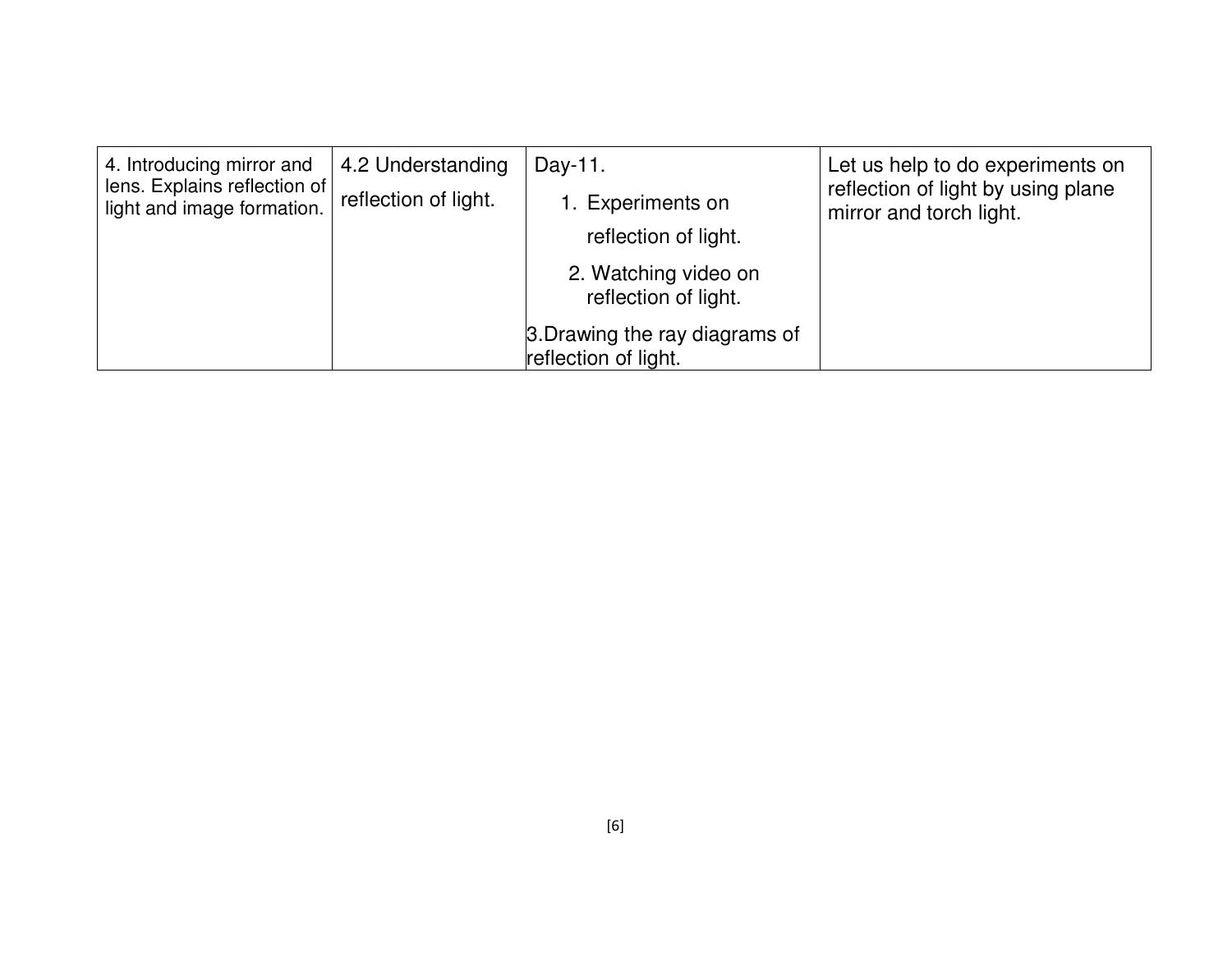| 4.3. Differentiates<br>between plane<br>mirror, convex and<br>concave mirrors. | Day-12.<br>1. Demonstration of plane<br>mirror, convex and<br>concave mirrors.<br>2. Chart of plane mirror,<br>convex and concave<br>mirrors.<br>3. Draw the diagrams of<br>plane mirror, convex<br>and concave mirrors.<br>4. Watching the video on<br>plane mirror, convex<br>and concave mirror. | By showing the plane mirror,<br>convex and concave mirrors in a<br>class, let us help to identify the<br>different types of mirrors. |
|--------------------------------------------------------------------------------|-----------------------------------------------------------------------------------------------------------------------------------------------------------------------------------------------------------------------------------------------------------------------------------------------------|--------------------------------------------------------------------------------------------------------------------------------------|
| 4.4.                                                                           | Day -13.                                                                                                                                                                                                                                                                                            | Keep the burning candle in                                                                                                           |
| Observes images                                                                | 1. Experiments of image                                                                                                                                                                                                                                                                             | between concave mirror and card                                                                                                      |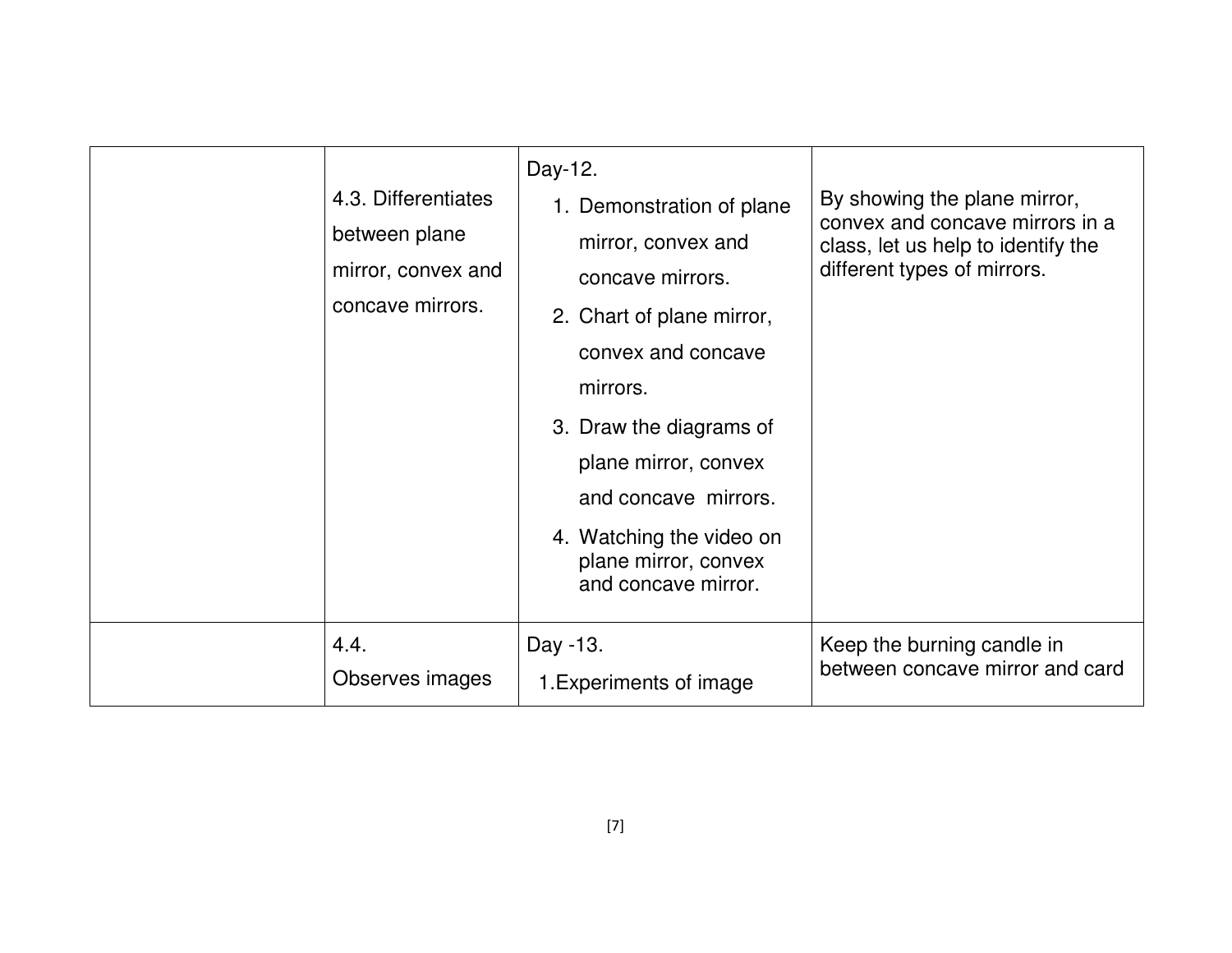| formed in convex<br>and concave<br>mirrors. | formation in plane mirror,<br>concave and convex<br>mirrors.<br>2. Ray diagram of image<br>formation in plane mirror,<br>convex and concave<br>mirrors.<br>3. Chart of image formation<br>in plane mirror, convex<br>and concave mirrors.<br>4. Watching the videos of<br>experimentation on<br>convex and concave<br>mirrors. | board sheet at definite distance in<br>a straight line. Let us help to<br>adjust the card board sheet such<br>that clear image is observed on<br>the screen. |
|---------------------------------------------|--------------------------------------------------------------------------------------------------------------------------------------------------------------------------------------------------------------------------------------------------------------------------------------------------------------------------------|--------------------------------------------------------------------------------------------------------------------------------------------------------------|
|                                             |                                                                                                                                                                                                                                                                                                                                |                                                                                                                                                              |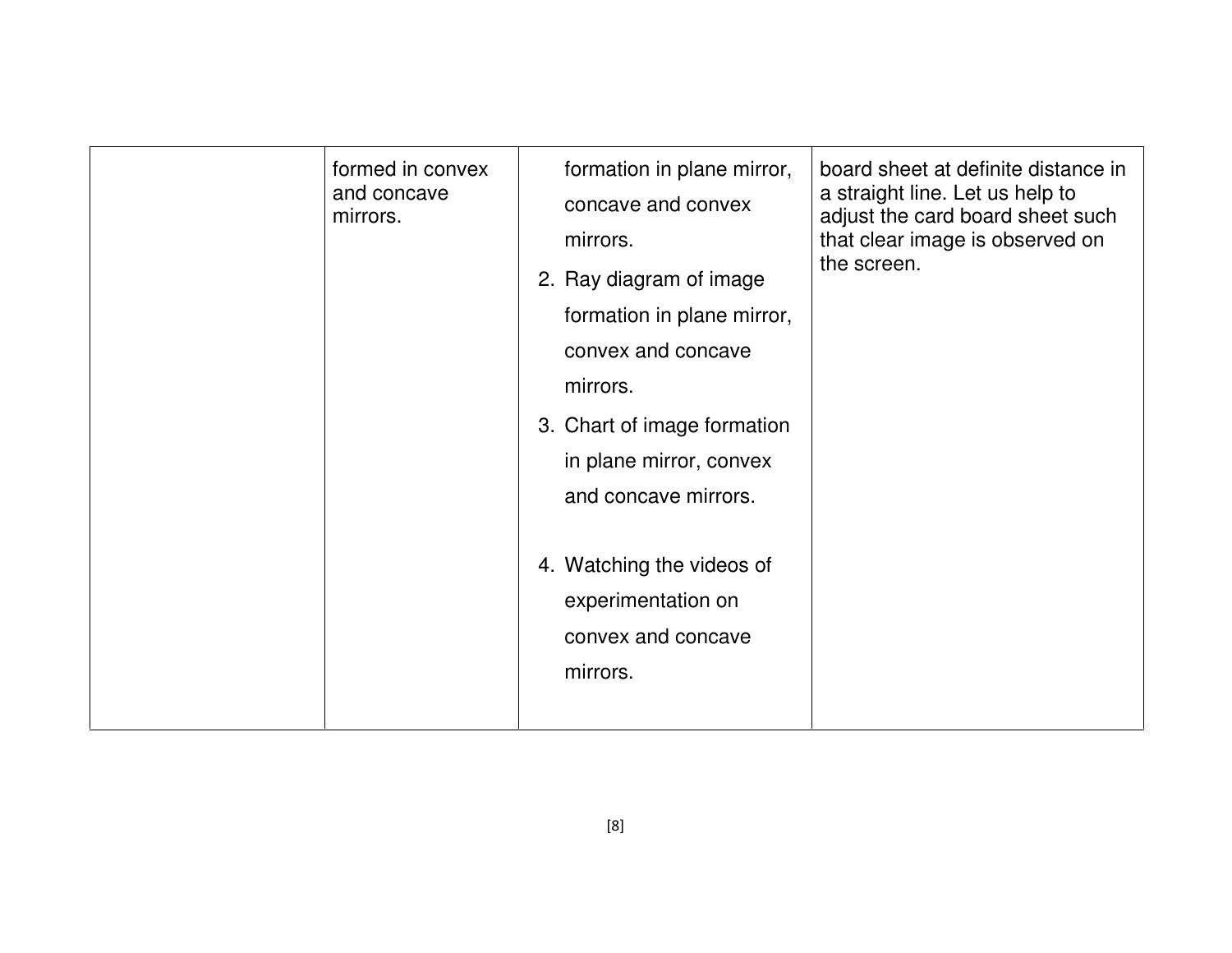| 4.5. Observing the            | Day-14.                                                                                                                                                                                                                                                                               | Keep the burning candle in                                                                                                                                   |
|-------------------------------|---------------------------------------------------------------------------------------------------------------------------------------------------------------------------------------------------------------------------------------------------------------------------------------|--------------------------------------------------------------------------------------------------------------------------------------------------------------|
| image formation in            | 1. Experiments of image                                                                                                                                                                                                                                                               | between concave lens and card                                                                                                                                |
| concave and<br>convex lenses. | formation in concave and<br>convex lenses.<br>2. Ray diagram of image<br>formation in concave and<br>convex lenses.<br>3. Chart of image formation<br>on concave and convex<br>lenses.<br>4. Watching videos of<br>experiments of image<br>formation in concave and<br>convex lenses. | board sheet at definite distance in<br>a straight line. Let us help to adjust<br>the card board sheet such that<br>clear image is observed on the<br>screen. |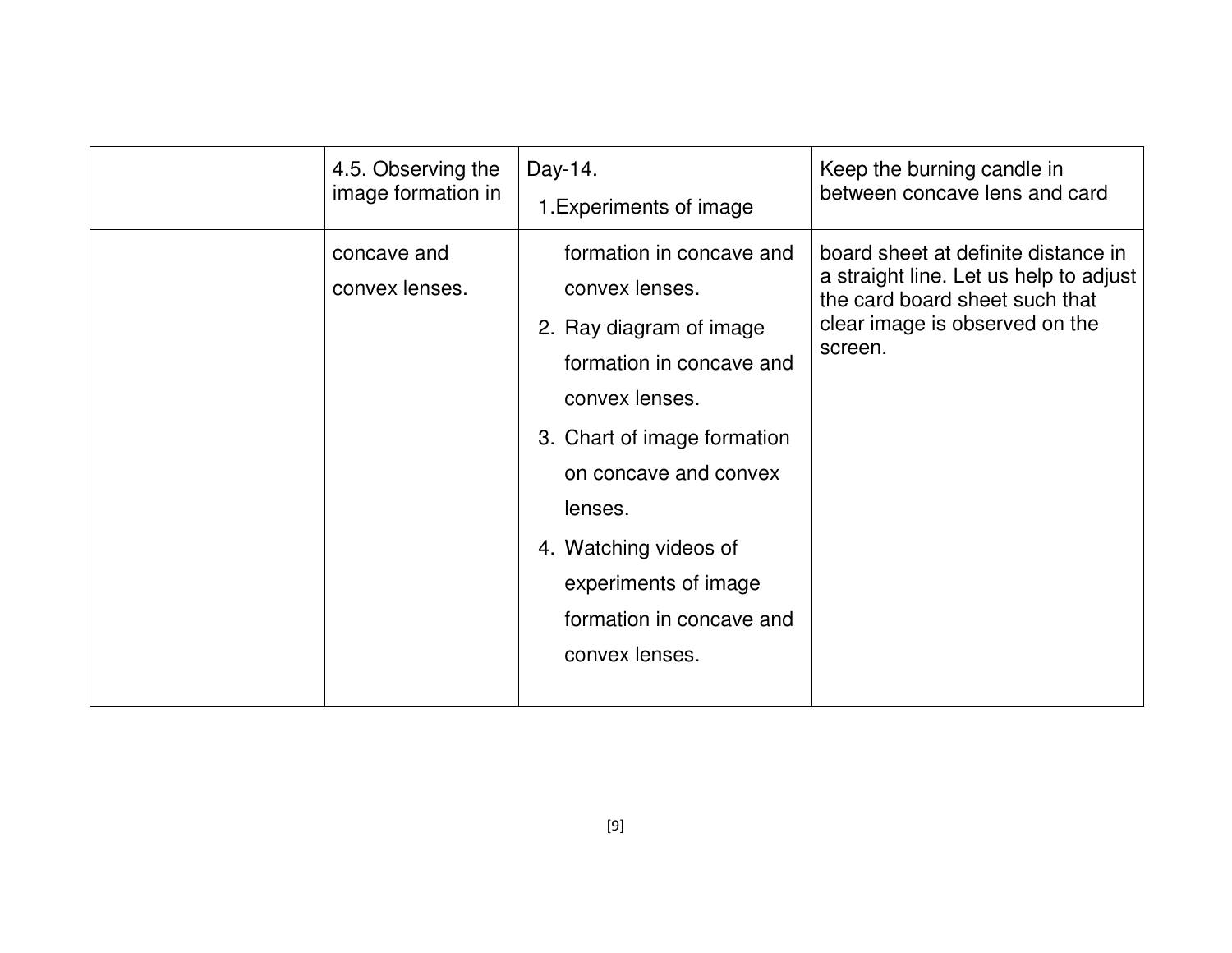| 5. Understanding<br>meaning of motion,<br>different types of motion,<br>speed and velocity. | 5.1. Meaning of<br>motion and<br>understands the<br>different types of<br>motion. | Day-15.<br>Practical activity.<br>1.<br>2.<br>Watching videos.<br>3.<br>Chart to exhibit different<br>types of motion.     | Using marbles, pendulum, paper<br>made fan etc., let us show linear,<br>oscillatory and rotatory motion.                                                                              |
|---------------------------------------------------------------------------------------------|-----------------------------------------------------------------------------------|----------------------------------------------------------------------------------------------------------------------------|---------------------------------------------------------------------------------------------------------------------------------------------------------------------------------------|
|                                                                                             | 5.2<br>Understanding the<br>meaning of speed.                                     | Day-16.<br>1.<br>Practical activity.<br>2.<br>Watching videos.<br>3.<br>A chart to understand the<br>meaning of speed.     | A toy car is moved in between two<br>marked points and time is<br>recorded in a table. Let us guide to<br>calculate the speed of car.                                                 |
|                                                                                             | 5.3<br>Understanding the<br>meaning of speed<br>and velocity.                     | Day- 17.<br>Practical activity.<br>1.<br>2.<br>Watching videos.<br>3.<br>A chart to understand the<br>meaning of velocity. | A toy car is moved in between two<br>marked points in a definite<br>direction and time is recorded in a<br>table. Let us guide to calculate the<br>speed and velocity of the toy car. |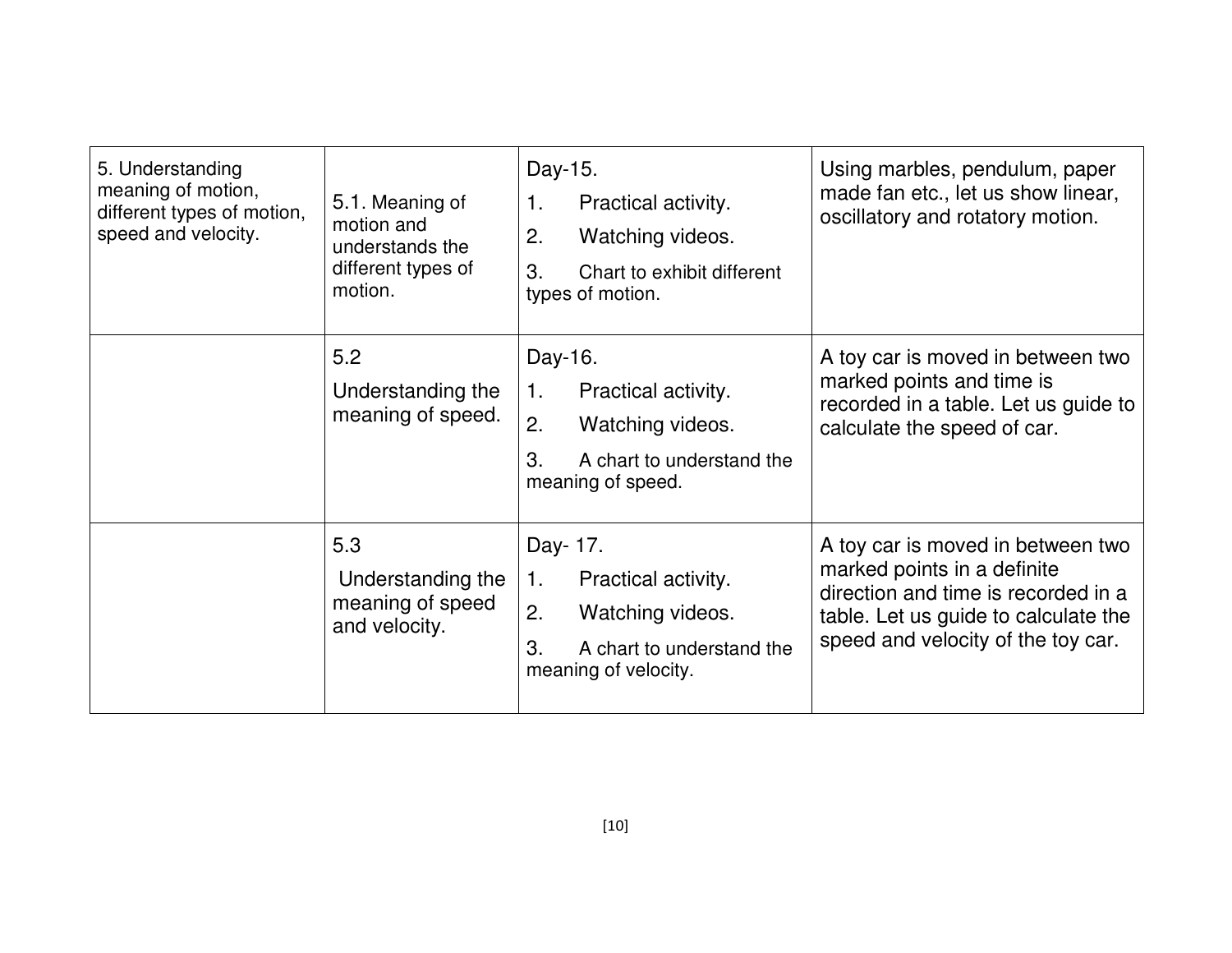| 6. Understanding the<br>simple electrical circuit<br>and magnetic effects of<br>electric current. | 6.1.<br>Understanding the<br>simple electrical<br>circuit.                           | Day-18.<br>$\mathbf 1$ .<br>Practical activities.<br>2.<br>Preparation of models.<br>3.<br>Chart of simple electrical<br>circuit. | Let us guide the students to<br>prepare simple circuit using<br>battery, bulb, conducting wire and<br>switch.                                           |
|---------------------------------------------------------------------------------------------------|--------------------------------------------------------------------------------------|-----------------------------------------------------------------------------------------------------------------------------------|---------------------------------------------------------------------------------------------------------------------------------------------------------|
|                                                                                                   | 6.2<br>Understanding<br>magnetic effects of                                          | Day-19.<br>1. Practical activities.<br>2. A chart to display magnetic                                                             | Let us guide the students to<br>prepare an electro magnet by<br>using iron nail,                                                                        |
|                                                                                                   | electric current.                                                                    | effects of electric current.<br>3. Watching videos.                                                                               | copper wire, battery and observing<br>it.                                                                                                               |
| 7. Understanding the<br>meaning of acids, bases,<br>salts and their importance<br>in daily life.  | 7.1<br>Understands the<br>meaning of acids<br>and explains their<br>characteristics. | Day-20.<br>1. Tasting activity.<br>2. Litmus paper<br>experiment.<br>3. Discussion on<br>characteristics of acids.                | Let us help the students to<br>understand the characteristics of<br>acids by tasting lemon/orange juice,<br>goose berry, mango, grapes, tomato<br>etc., |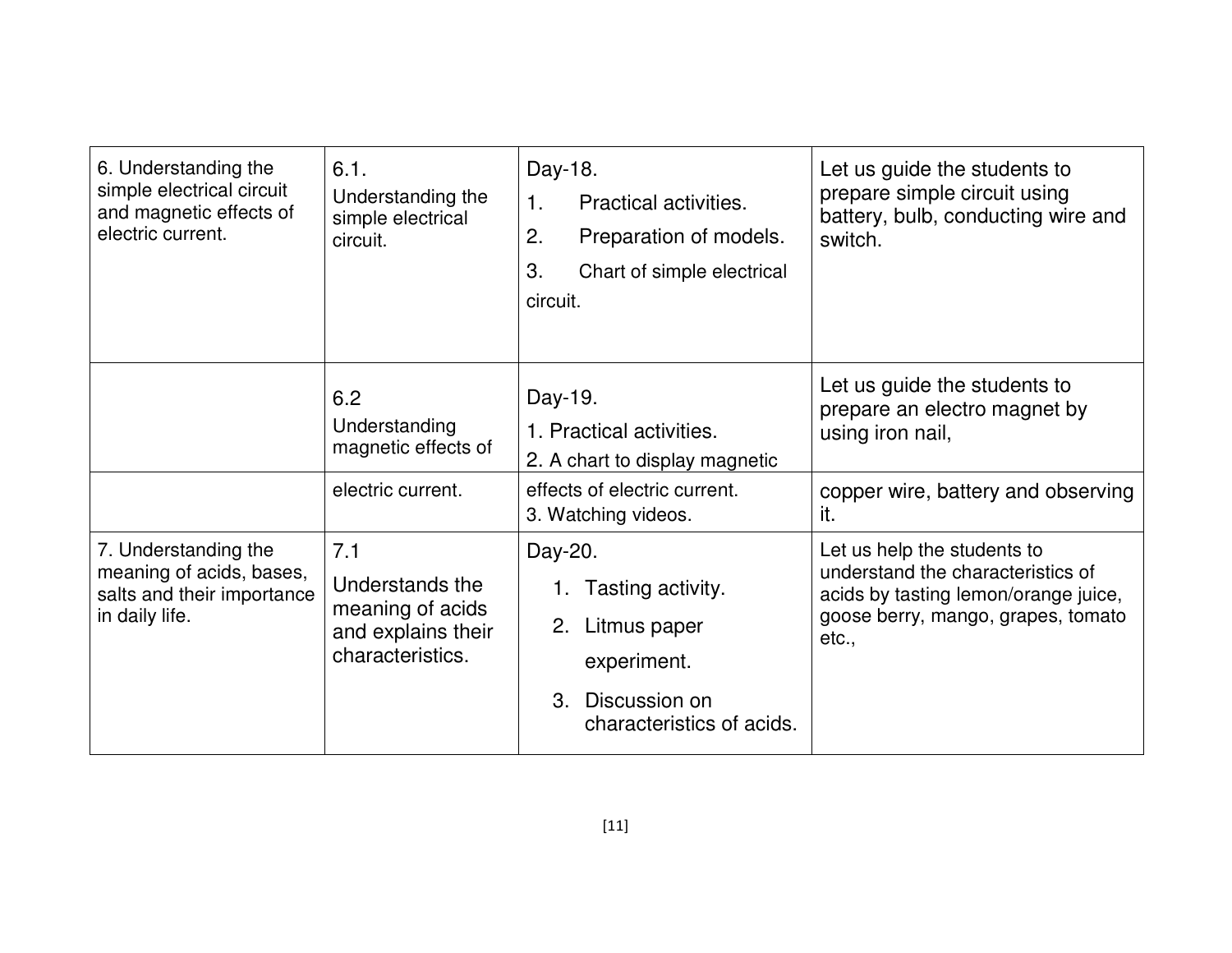| 7.2<br>Understanding the<br>meaning of bases<br>and explains their                      | Day-21.<br>1. Activity using turmeric<br>indicator.<br>2. Litmus paper                          | Smear the turmeric paste on white<br>paper and dry it. Add few drops of<br>solutions of baking soda, lime water<br>and soap water one by one on dried<br>turmeric paper and observe the |
|-----------------------------------------------------------------------------------------|-------------------------------------------------------------------------------------------------|-----------------------------------------------------------------------------------------------------------------------------------------------------------------------------------------|
| characteristics.                                                                        | 3. experiment. Discussion on<br>characteristics of bases.                                       | changes. Let us help the students to<br>understand the characteristics of<br>bases.                                                                                                     |
| 7.3.<br>Understanding the<br>meaning of salts<br>and explains their<br>characteristics. | Day-22.<br>1. Litmus paper test.<br><b>Discussion</b><br>2.<br>on.<br>characteristics of salts. | Let us help the students to<br>understand the characteristics of<br>available salts. Example:- salt,<br>potassium chloride etc.                                                         |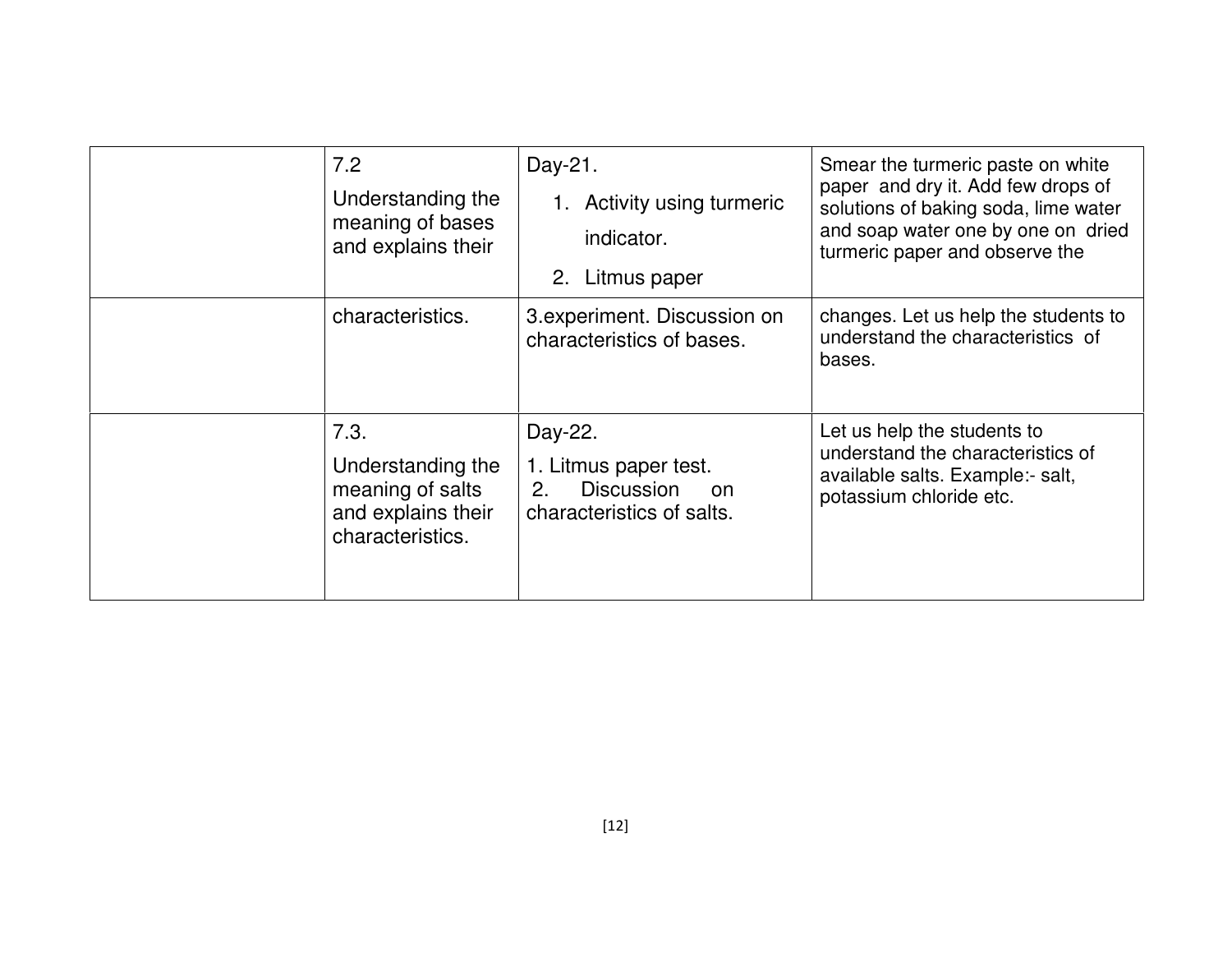|                                                                               | 7.4                                                                         | Day-23.                                                              | Let us guide the students to                                                                                                                                           |
|-------------------------------------------------------------------------------|-----------------------------------------------------------------------------|----------------------------------------------------------------------|------------------------------------------------------------------------------------------------------------------------------------------------------------------------|
|                                                                               | Explaining the<br>importance of<br>acids, bases and<br>salts in daily life. | 1. Discussion on                                                     | discuss in groups and present the                                                                                                                                      |
|                                                                               |                                                                             | importance of acids,                                                 | importance of acids, bases and                                                                                                                                         |
|                                                                               |                                                                             | bases, and salts in our                                              | salts.                                                                                                                                                                 |
|                                                                               |                                                                             | daily life.                                                          |                                                                                                                                                                        |
|                                                                               |                                                                             | 2. Collects the list of<br>importance of acids,<br>bases, and salts. |                                                                                                                                                                        |
| 8. Identifies physical and<br>chemical changes and<br>explains the process of | 8.1. Identifies the<br>physical changes.                                    | Day-24.<br>1. Practical activity.                                    | Let us demonstrate the following<br>activities and make them to observe.                                                                                               |
| crystalisaton.                                                                |                                                                             | 2. Watching the video on<br>physical changes.                        | Cut the paper into pieces and join<br>them, powdering of piece of chalk,<br>hammering the metal piece,<br>changing the physical state of<br>ice/water by heating etc., |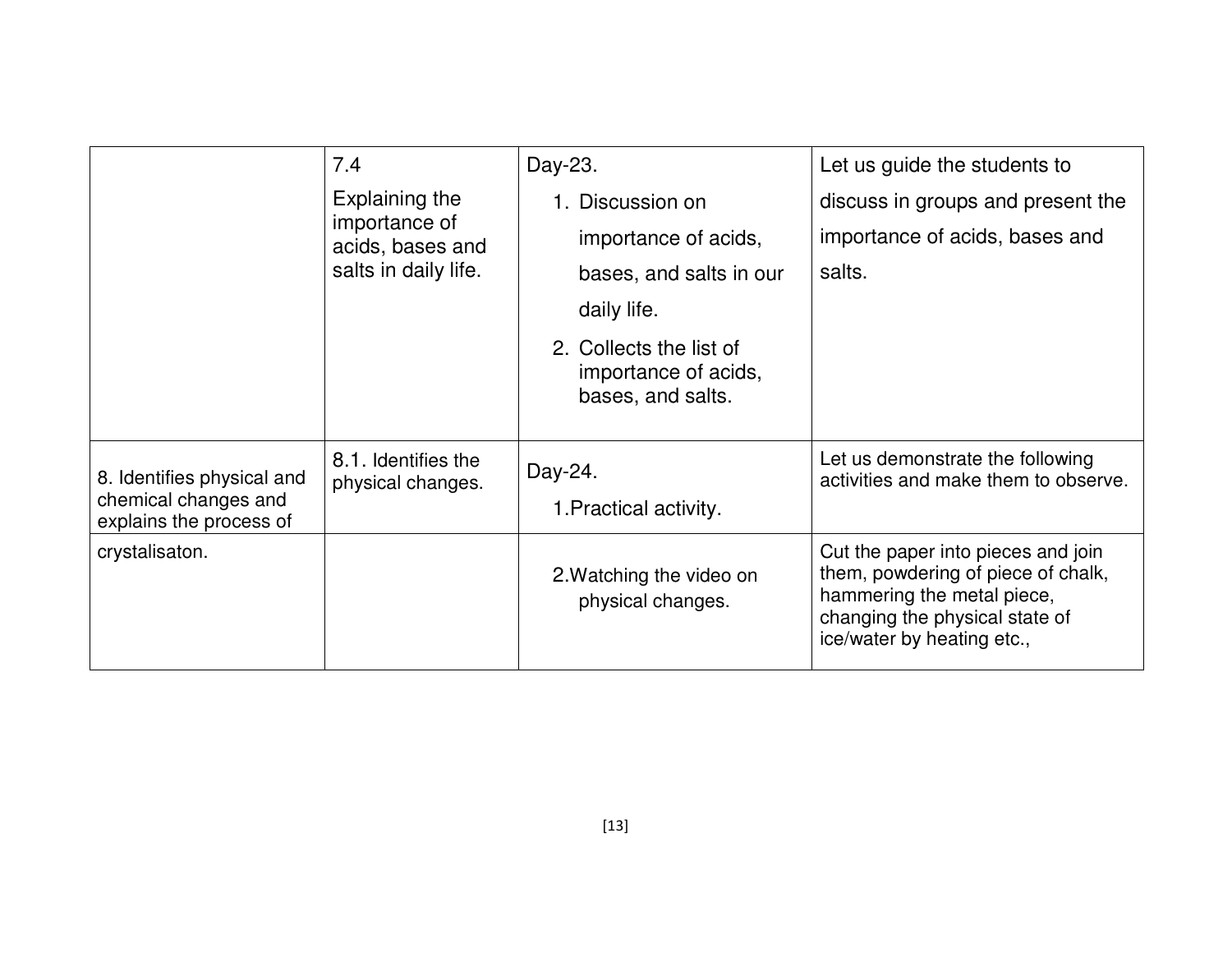|                                                                 | 8.2. Identifies<br>chemical changes.                               | Day-25.<br>1. Practical activity<br>2. Watching the video on<br>chemical changes.                        | Burning magnesium ribbon in air, dip<br>an iron nail in $CuSO4$ (copper<br>sulfate) solution. Let us Guide to<br>observe the chemical changes in<br>these reactions. |
|-----------------------------------------------------------------|--------------------------------------------------------------------|----------------------------------------------------------------------------------------------------------|----------------------------------------------------------------------------------------------------------------------------------------------------------------------|
|                                                                 | 8.3. Explains the<br>crystalisation<br>process.                    | Day-26.<br>1. Practical activity.<br>2. Watching the video on<br>crystalisation process.                 | Let us help to heat the solution of<br>common salt and copper sulfate and<br>observe the crystals in this<br>experiment.                                             |
| 9. Understanding the<br>fabrics made from wool<br>and silk yarn | 9.1. Understanding<br>wool producing<br>animals and their<br>uses. | Day- 27.<br>1. Chart of wool producing<br>animals.<br>2. Listing the names of wool<br>producing animals. | Let students will observe the chart of<br>Yak,<br>Angora goat, Camel, Lama, Alpacas,<br>Sheep and Goat and discuss about the<br>products of these animals.           |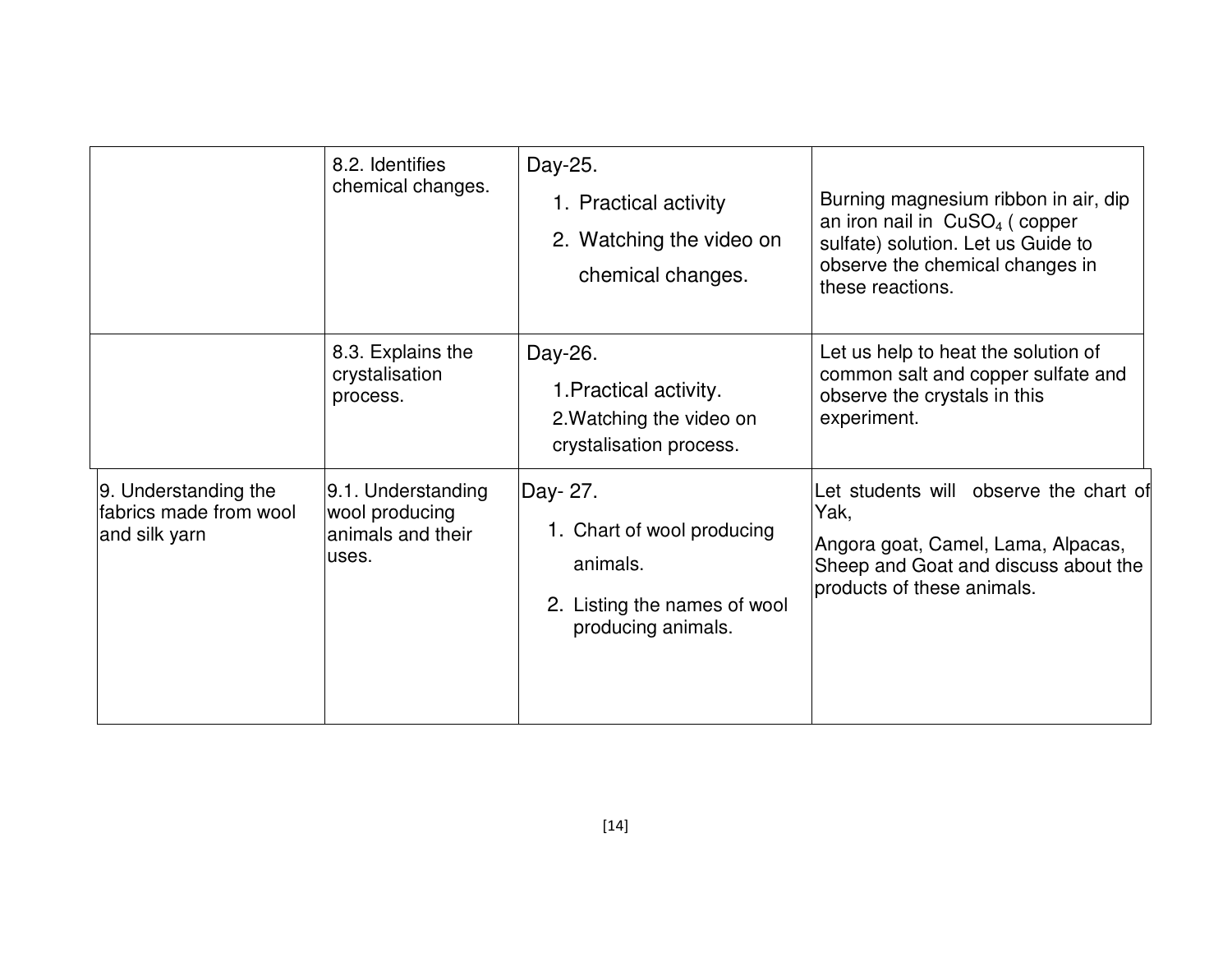| 9.2.<br>Understanding the<br>method of processing<br>thread into wool. | Day-28<br>1. Chart explaining the method<br>of processing thread into wool.<br>2. The video on method of<br>processing thread into wool. 3.<br>Collects the pictures of method of<br>processing thread into wool. | By using the chart, let us guide the<br>students to discuss the method of<br>processing thread into wool.               |
|------------------------------------------------------------------------|-------------------------------------------------------------------------------------------------------------------------------------------------------------------------------------------------------------------|-------------------------------------------------------------------------------------------------------------------------|
| 9.3. Understanding<br>the production of silk<br>and their uses.        | <b>Day 29</b><br>1. Chart on production of silk.<br>2. Video on production of silk.<br>3. Visit to the place of silk<br>production farm.<br>4. List out the fabrics made<br>from silk.                            | By using the chart of silk production<br>and their uses, let us help to<br>understand the method of silk<br>production. |